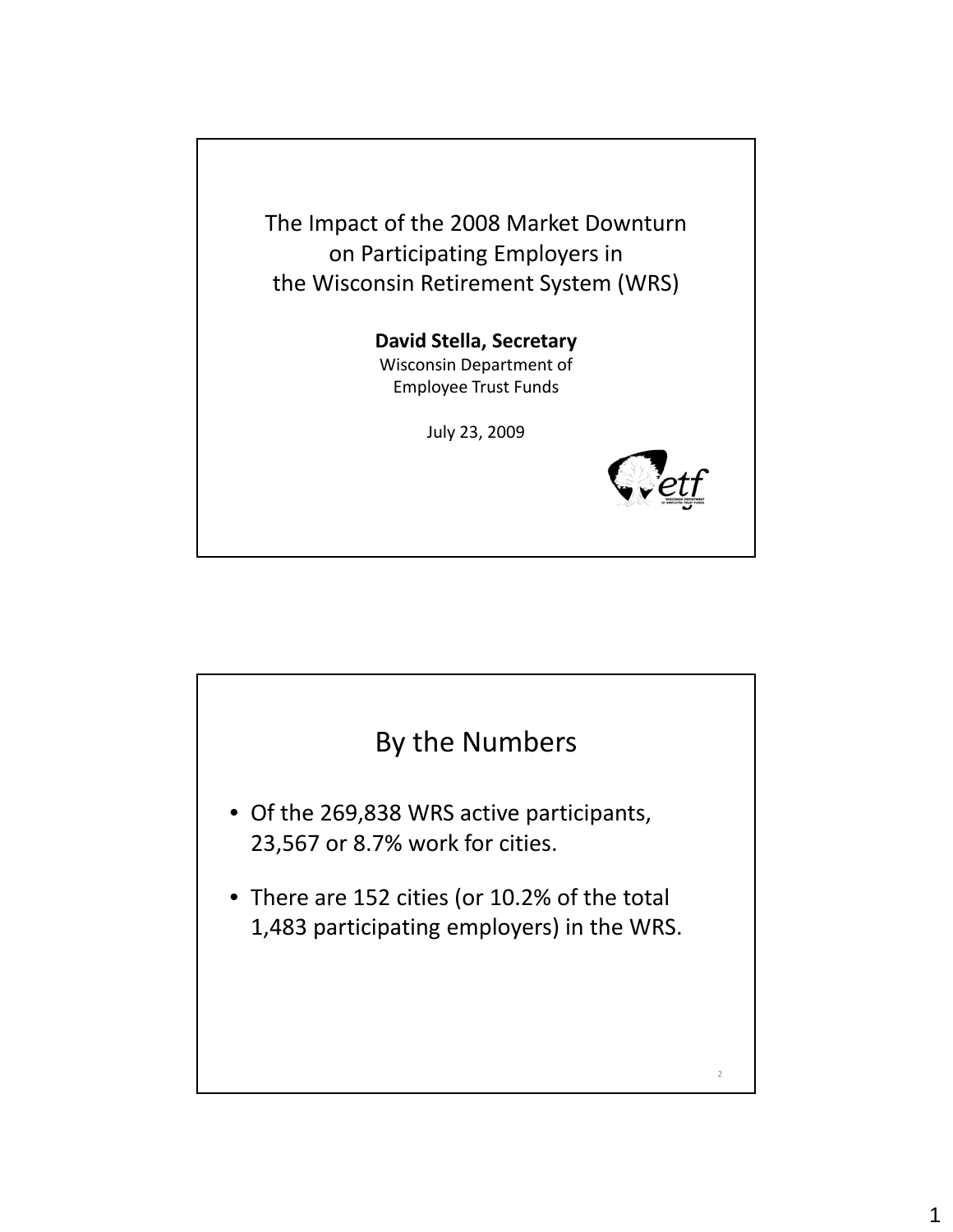

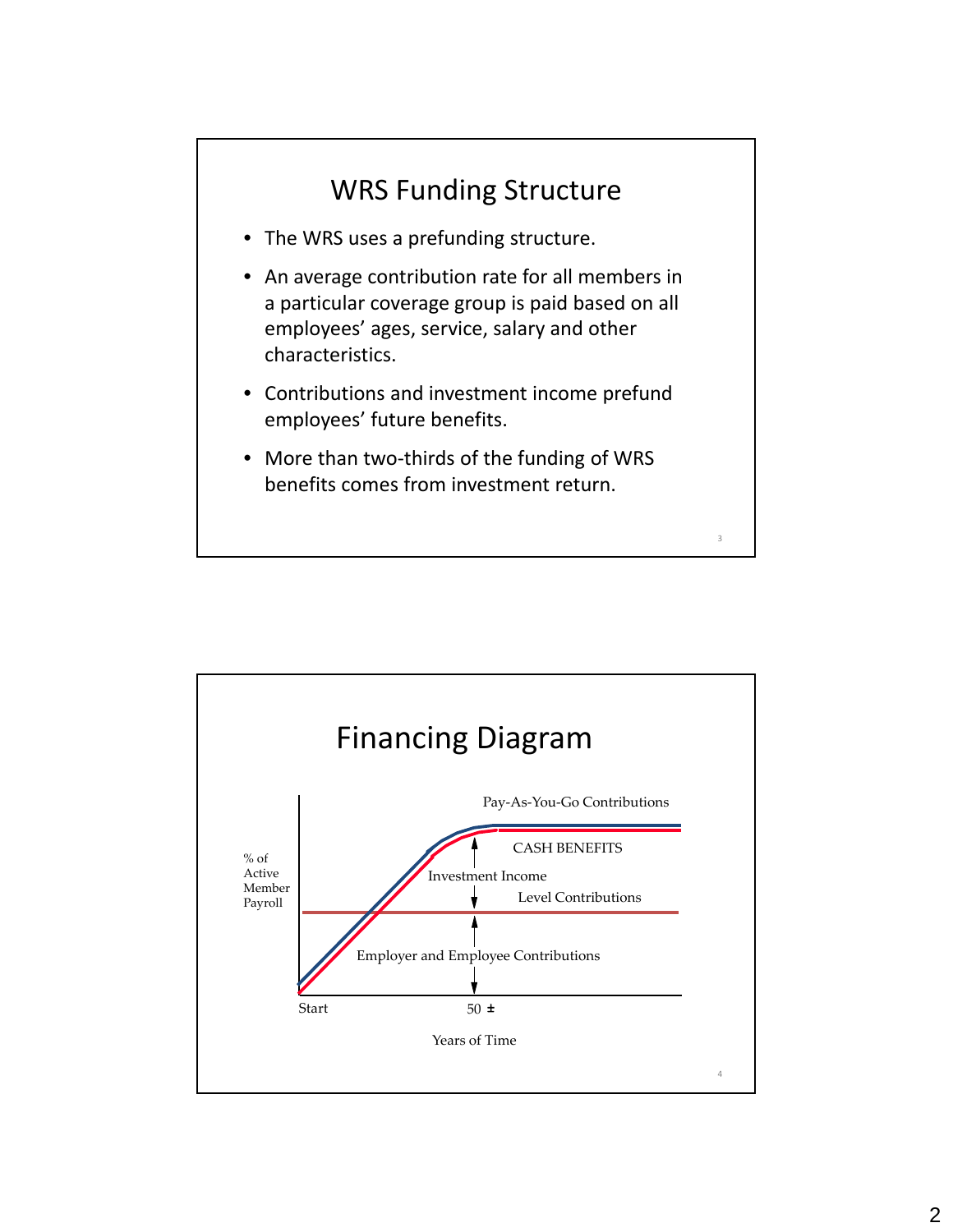

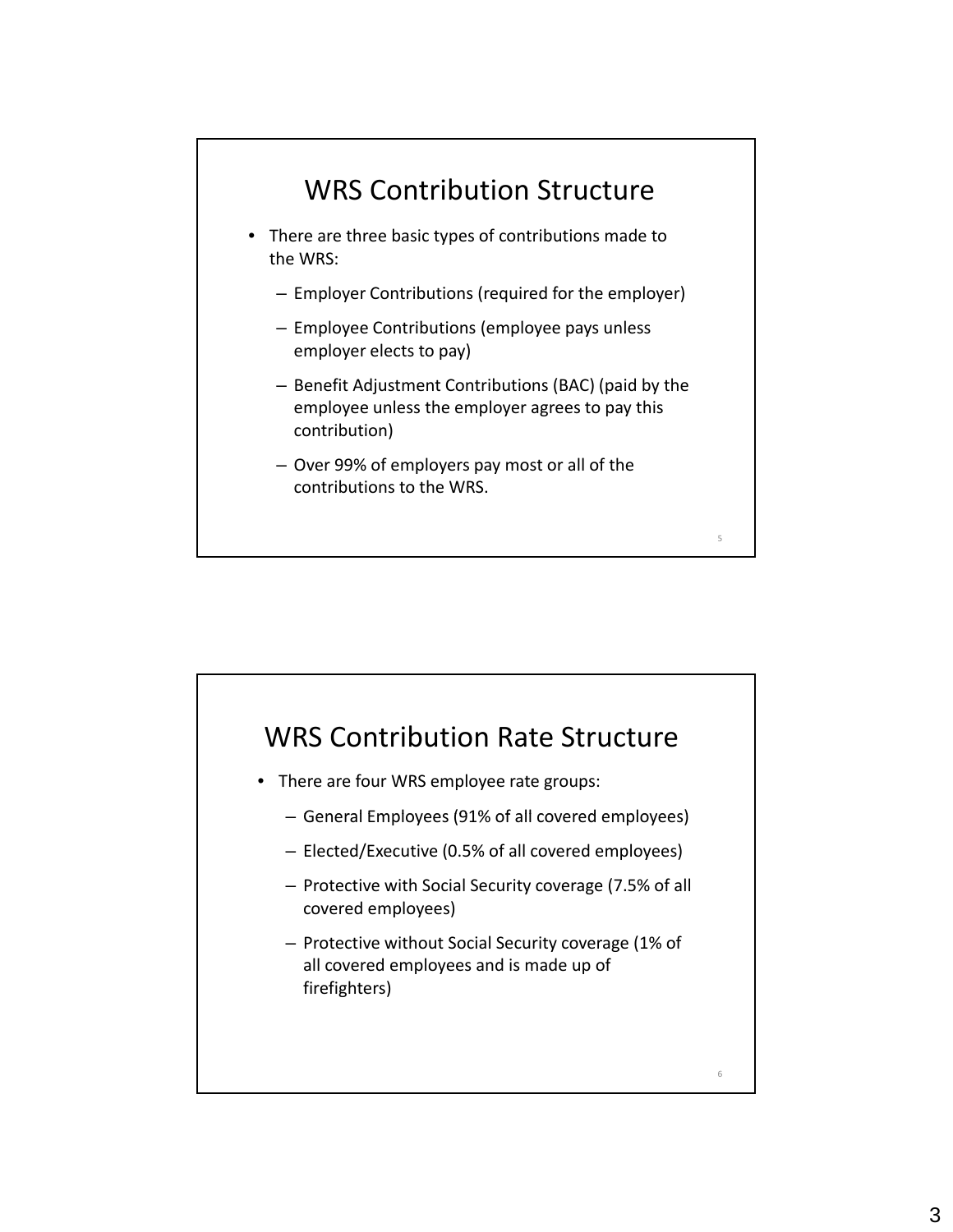## How are WRS Contribution Rates Determined?

- Retiree benefit payments are not included in determining employee and employer contributions which fund current and future service.
- The largest component in the contribution rate determination is investment income.
- Actual experience involving non‐economic factors including salary increases, rates of retirement, rates of disability, death in‐service rates, and separations from service also impact contribution rates.

7

8

### How Are Contribution Rates Determined?

- The WRS actuary has developed funding assumptions that create the funding plan for the WRS.
- The assumptions involve the expected experience in economic and non‐economic areas previously mentioned.
- If actual experience deviates from the assumptions, contribution rates may either increase, decrease or stay the same.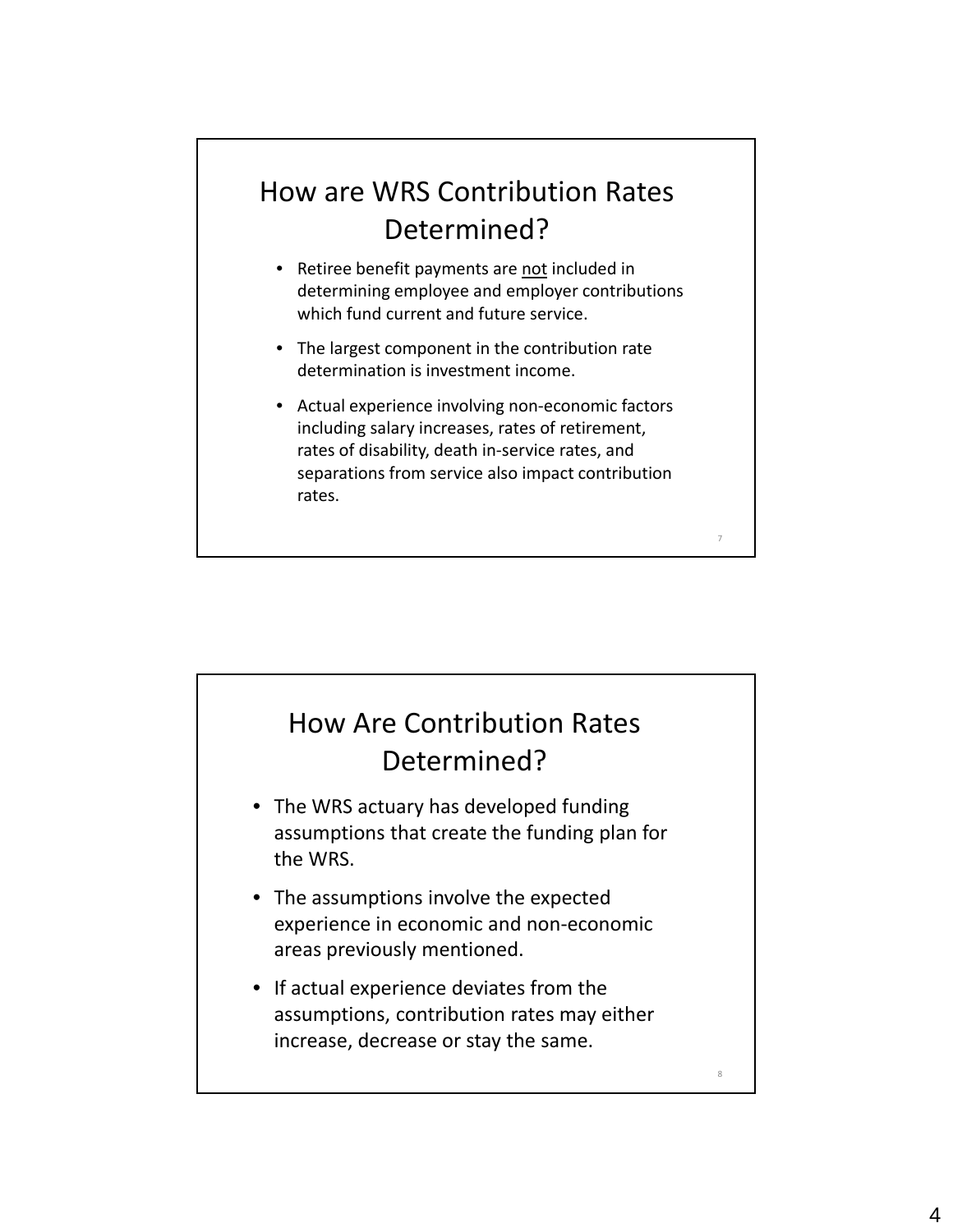# General Employee Contribution Rates for 2008, 2009, 2010

| <b>Employer Required</b><br>4.6%<br>4.8%<br>4.5%<br>0.9%<br>1.2%<br>1.0%<br>5.0%<br>5.0%<br>5.0%<br>10.6%<br>10.4%<br>11.0% |                                           |      |      |      |  |
|-----------------------------------------------------------------------------------------------------------------------------|-------------------------------------------|------|------|------|--|
|                                                                                                                             | <b>Contribution Type</b>                  | 2008 | 2009 | 2010 |  |
|                                                                                                                             | Rate                                      |      |      |      |  |
|                                                                                                                             | <b>Benefit Adjustment</b><br>Contribution |      |      |      |  |
|                                                                                                                             | <b>Employee Required</b><br>Rate          |      |      |      |  |
|                                                                                                                             | <b>Total Contribution</b><br>Rate         |      |      |      |  |
|                                                                                                                             |                                           |      |      |      |  |
|                                                                                                                             |                                           |      |      |      |  |
|                                                                                                                             |                                           |      |      |      |  |
|                                                                                                                             |                                           |      |      |      |  |
|                                                                                                                             |                                           |      |      |      |  |
|                                                                                                                             |                                           |      |      |      |  |
|                                                                                                                             |                                           |      |      |      |  |
|                                                                                                                             |                                           |      |      |      |  |
|                                                                                                                             |                                           |      |      |      |  |
|                                                                                                                             |                                           |      |      |      |  |
|                                                                                                                             |                                           |      |      |      |  |
|                                                                                                                             |                                           |      |      |      |  |
|                                                                                                                             |                                           |      |      |      |  |
|                                                                                                                             |                                           |      |      |      |  |
|                                                                                                                             |                                           |      |      |      |  |
|                                                                                                                             |                                           |      |      |      |  |
|                                                                                                                             |                                           |      |      |      |  |
| <b>Executive &amp; Elected Official Contribution</b>                                                                        |                                           |      |      |      |  |

|                                    |       | <b>Executive &amp; Elected Official Contribution</b><br>Rates for 2008, 2009, 2010 |       |
|------------------------------------|-------|------------------------------------------------------------------------------------|-------|
| <b>Contribution Type</b>           | 2008  | 2009                                                                               | 2010  |
| <b>Employer Required</b><br>Rate   | 8.5%  | 8.5%                                                                               | 8.7%  |
| Benefit Adjustment<br>Contribution | 0.0%  | 0.0%                                                                               | 0.0%  |
| <b>Employee Required</b><br>Rate   | 3.0%  | 3.0%                                                                               | 3.2%  |
| <b>Total Contribution</b><br>Rate  | 11.5% | 11.5%                                                                              | 11.9% |
|                                    |       |                                                                                    |       |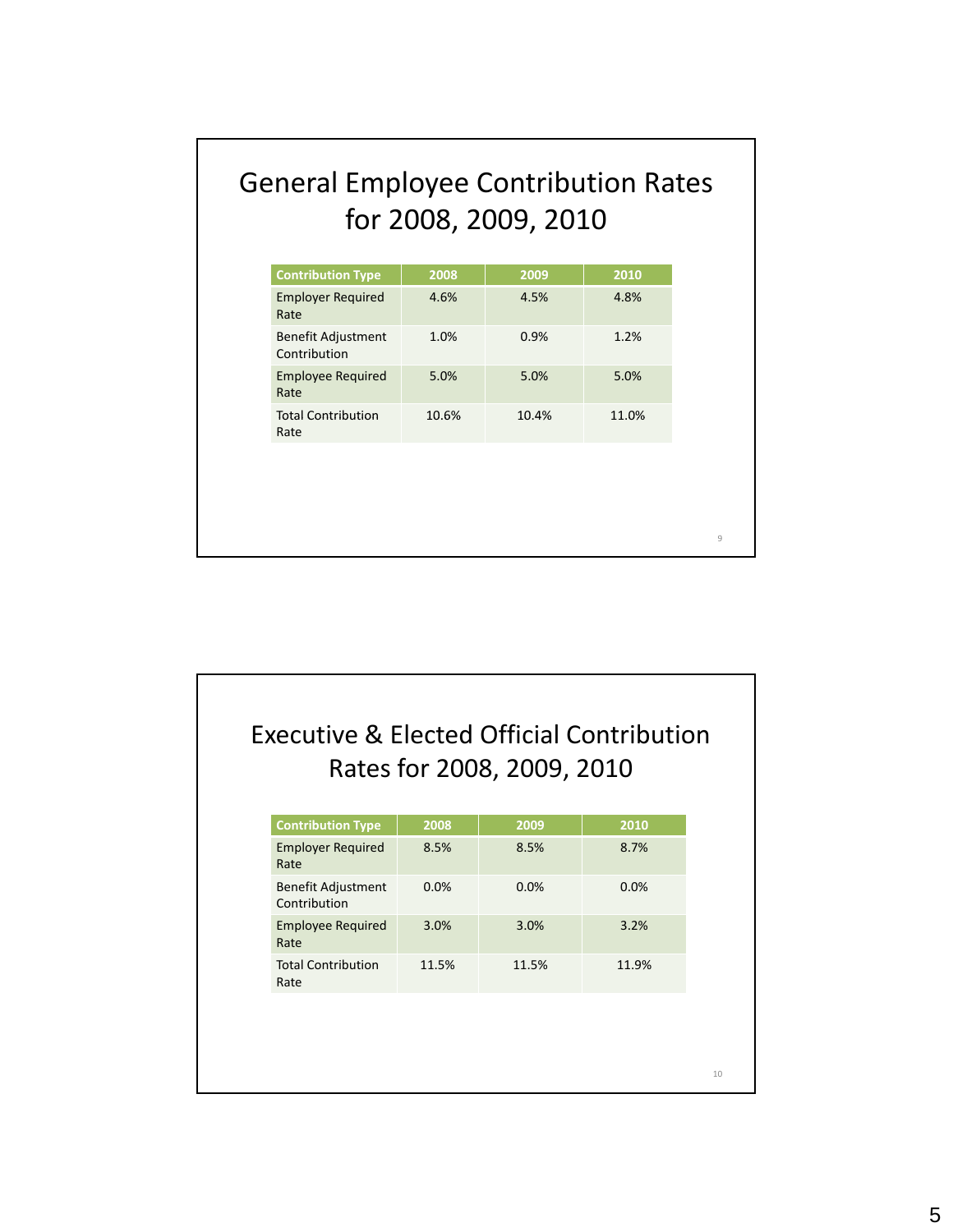#### Protective Occupation with Social Security Contribution Rates for 2008, 2009, 2010

| <b>Contribution Type</b>                  |       |                                      |       |
|-------------------------------------------|-------|--------------------------------------|-------|
|                                           | 2008  | 2009                                 | 2010  |
| <b>Employer Required</b><br>Rate          | 8.2%  | 8.1%                                 | 8.6%  |
| <b>Benefit Adjustment</b><br>Contribution | 0.0%  | 0.0%                                 | 0.0%  |
| <b>Employee Required</b><br>Rate          | 5.1%  | 5.0%                                 | 5.5%  |
| <b>Total Contribution</b><br>Rate         | 13.3% | 13.1%                                | 14.1% |
|                                           |       |                                      |       |
|                                           |       |                                      |       |
|                                           |       |                                      |       |
|                                           |       |                                      |       |
|                                           |       |                                      |       |
|                                           |       |                                      |       |
|                                           |       |                                      |       |
|                                           |       |                                      |       |
|                                           |       |                                      |       |
|                                           |       |                                      |       |
|                                           |       | <b>Protective Occupation without</b> |       |

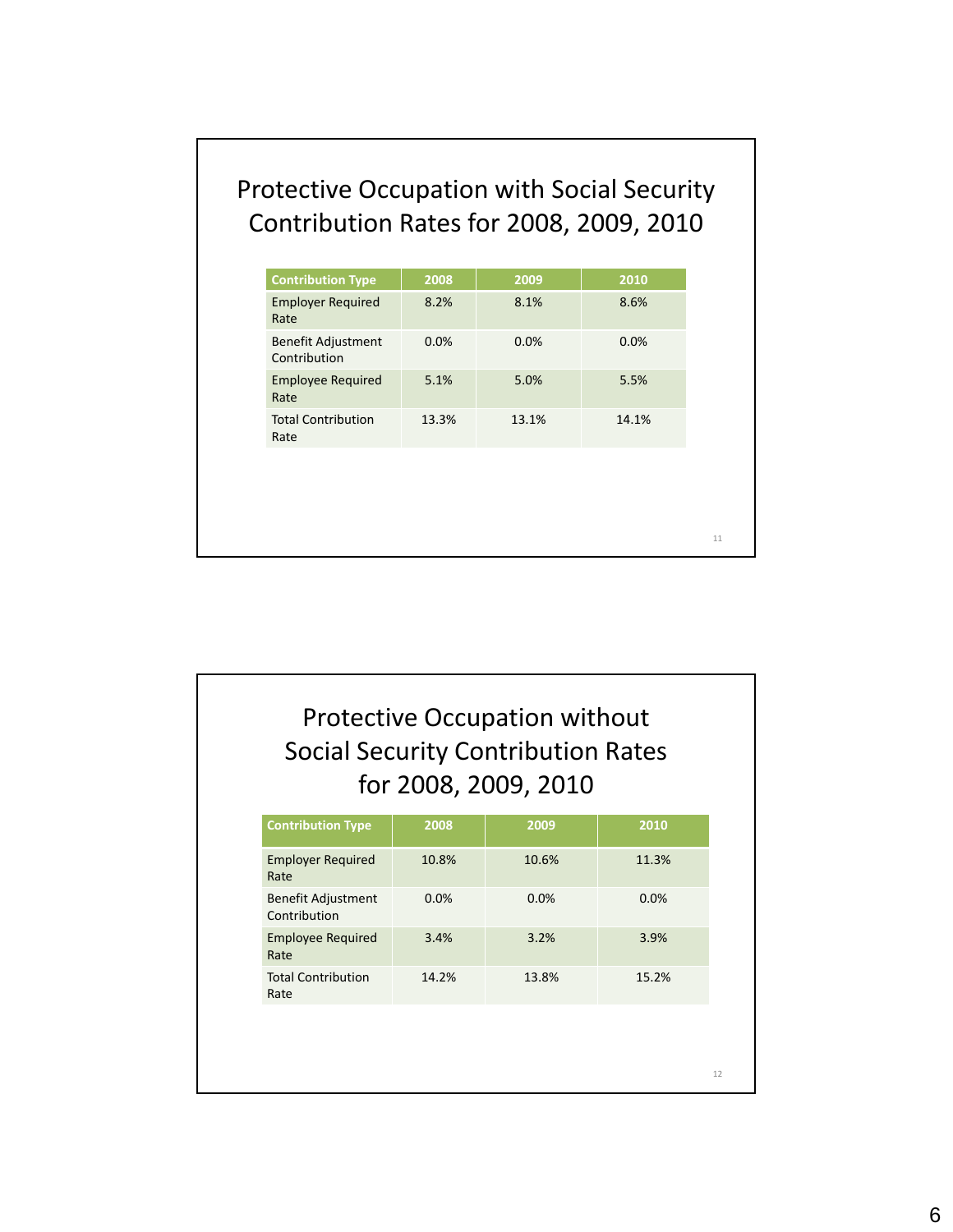

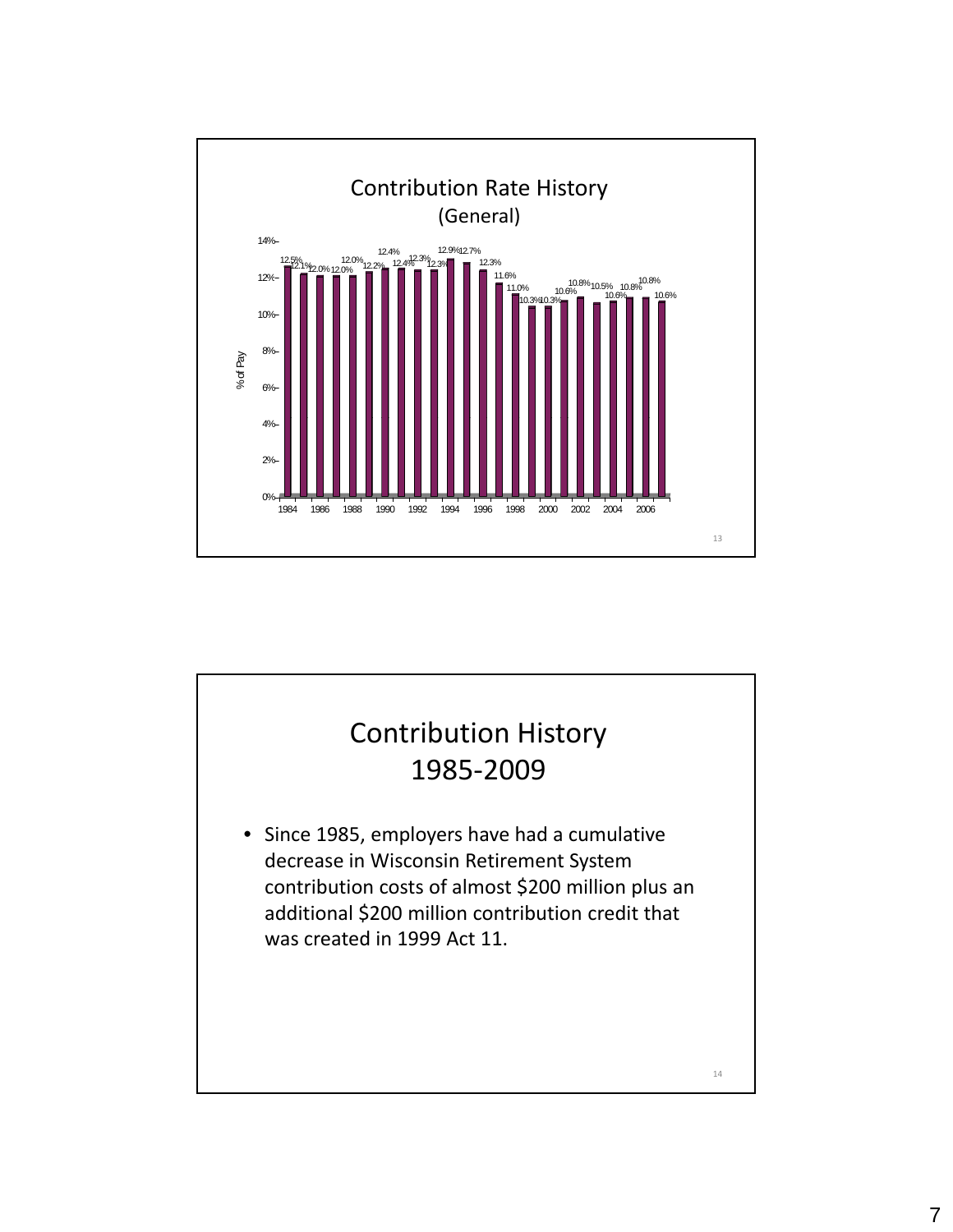| <b>System</b>                  | <b>Total Rate</b> | <b>Employer</b><br>Rate | <b>Employee</b><br>Rate |
|--------------------------------|-------------------|-------------------------|-------------------------|
| <b>Wisconsin RS</b>            | 11.0%             | 6.0% w/BAC              | 5.0%                    |
| <b>Arkansas PERS</b>           | 16.0%             | 11.0%                   | 5.0%                    |
| <b>Arkansas TRS</b>            | 18.54%            | 14.0%                   | 4.54%                   |
| Missouri State<br>Employees RS | 12.75%            | 12.75%                  | 0.0%                    |
| <b>Ohio PERS</b>               | 17.0%             | 7.0%                    | 10.0%                   |
| Maryland RS                    | 17.62%            | 12.62%                  | 5.0%                    |
| <b>Michigan PERS</b>           | 15.0%             | 9.6%                    | 5.4%                    |